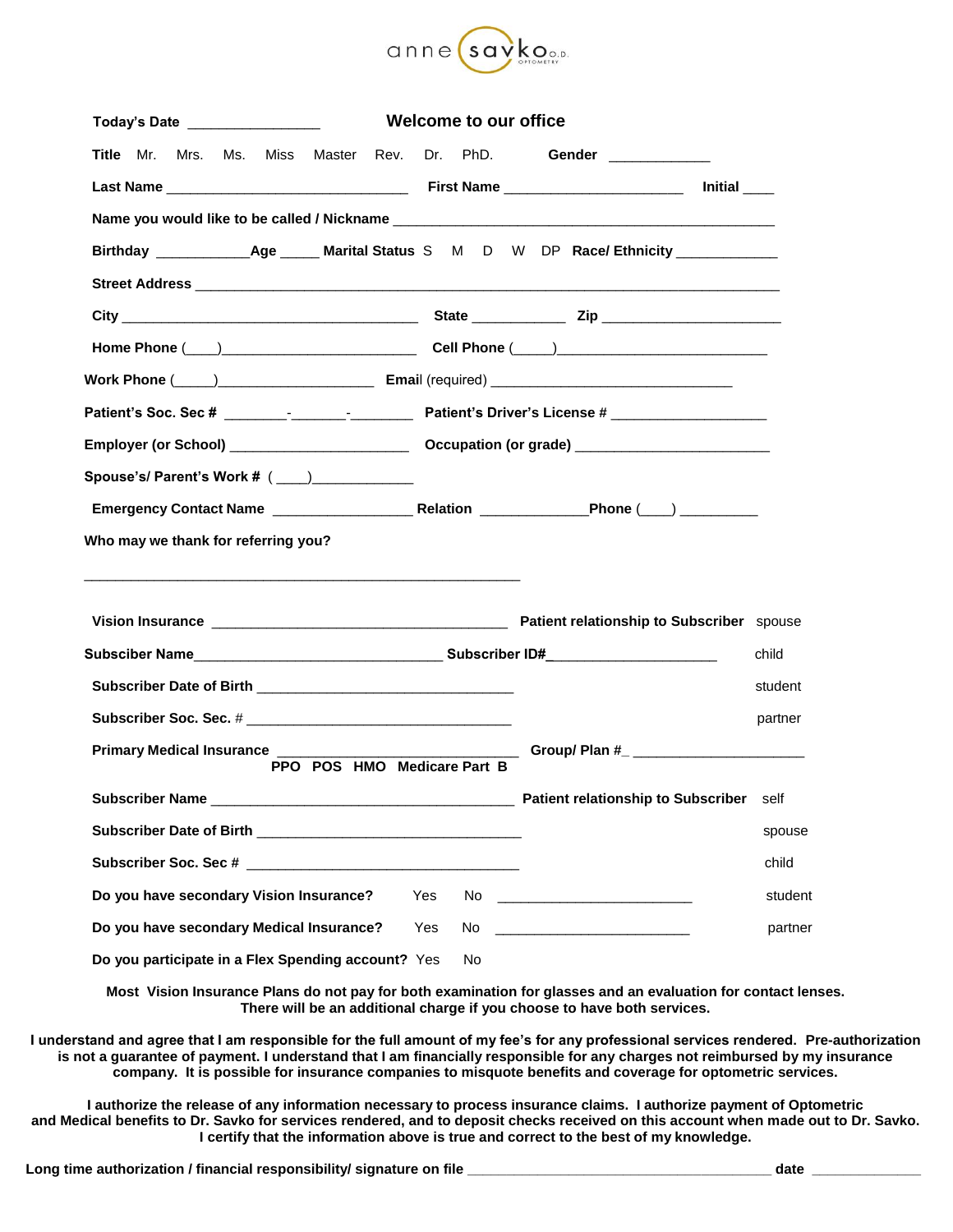|                                                                                                                                                                                                                                                                                                                                                         |                                                                                                                                                                                                                                                    | <b>Patient Health History</b>          |                                      |                                                         |  |  |
|---------------------------------------------------------------------------------------------------------------------------------------------------------------------------------------------------------------------------------------------------------------------------------------------------------------------------------------------------------|----------------------------------------------------------------------------------------------------------------------------------------------------------------------------------------------------------------------------------------------------|----------------------------------------|--------------------------------------|---------------------------------------------------------|--|--|
|                                                                                                                                                                                                                                                                                                                                                         |                                                                                                                                                                                                                                                    |                                        |                                      |                                                         |  |  |
|                                                                                                                                                                                                                                                                                                                                                         |                                                                                                                                                                                                                                                    |                                        |                                      |                                                         |  |  |
| Do you wear glasses? Yes No                                                                                                                                                                                                                                                                                                                             |                                                                                                                                                                                                                                                    |                                        |                                      | Are you interested in LASIK/ Refractive Surgery? Yes No |  |  |
| Do you wear contact lenses? Yes No                                                                                                                                                                                                                                                                                                                      |                                                                                                                                                                                                                                                    |                                        |                                      |                                                         |  |  |
| Why have you come in today? (ex: change in vision, update glasses prescription, update contact lens prescription, floaters,<br>red eyes, etc) etc and the set of the set of the set of the set of the set of the set of the set of the set of the set of the set of the set of the set of the set of the set of the set of the set of the set of the se |                                                                                                                                                                                                                                                    |                                        |                                      |                                                         |  |  |
| <b>Medical History</b><br>Please list all your current medications (include birth control, over the counter, aspirin, vitamins, etc.): □None _________                                                                                                                                                                                                  | ,我们也不能在这里的时候,我们也不能会在这里,我们也不能会在这里,我们也不能会在这里,我们也不能会在这里的时候,我们也不能会在这里,我们也不能会不能会不能会。<br>第2012章 我们的时候,我们的时候,我们的时候,我们的时候,我们的时候,我们的时候,我们的时候,我们的时候,我们的时候,我们的时候,我们的时候,我们的时候,我                                                                                |                                        |                                      |                                                         |  |  |
|                                                                                                                                                                                                                                                                                                                                                         |                                                                                                                                                                                                                                                    |                                        |                                      |                                                         |  |  |
| List any allergic reactions to medications or eye drops : □ None <b>with a set of the control of the control of the control of the control of the control of the control of the control of the control of the control of the co</b>                                                                                                                     |                                                                                                                                                                                                                                                    |                                        |                                      |                                                         |  |  |
| Women- Are you pregnant? Yes No Are you currently breast feeding? Yes No                                                                                                                                                                                                                                                                                |                                                                                                                                                                                                                                                    |                                        |                                      |                                                         |  |  |
|                                                                                                                                                                                                                                                                                                                                                         | Please indicate if any of the conditions apply to you or a family member (blood relative).<br><b>Disease/ Condition</b>                                                                                                                            | Yourself                               | <b>Family Member</b>                 |                                                         |  |  |
|                                                                                                                                                                                                                                                                                                                                                         |                                                                                                                                                                                                                                                    | <b>Yes</b><br>No                       | <b>Yes</b><br><b>No</b>              |                                                         |  |  |
|                                                                                                                                                                                                                                                                                                                                                         | Cataract                                                                                                                                                                                                                                           | $\Box$<br>$\Box$                       | $\Box$<br>$\Box$                     |                                                         |  |  |
|                                                                                                                                                                                                                                                                                                                                                         | Eyeturn/ strabismus                                                                                                                                                                                                                                | $\Box$<br>$\Box$                       | $\Box$<br>$\Box$                     |                                                         |  |  |
|                                                                                                                                                                                                                                                                                                                                                         | Lazy eye/ amblyopia                                                                                                                                                                                                                                | $\Box$<br>$\Box$                       | $\Box$<br>$\Box$                     |                                                         |  |  |
|                                                                                                                                                                                                                                                                                                                                                         | Glaucoma<br><b>Macular Degeneration</b>                                                                                                                                                                                                            | $\Box$<br>$\Box$<br>$\Box$ .<br>$\Box$ | $\Box$<br>$\Box$<br>$\Box$<br>$\Box$ |                                                         |  |  |
|                                                                                                                                                                                                                                                                                                                                                         | <b>Retinal Detachment</b>                                                                                                                                                                                                                          | $\Box$<br>$\Box$                       | $\Box$<br>$\Box$                     |                                                         |  |  |
|                                                                                                                                                                                                                                                                                                                                                         | <b>Color Vision Defect</b>                                                                                                                                                                                                                         | $\Box$<br>$\Box$                       | $\Box$<br>$\Box$                     |                                                         |  |  |
|                                                                                                                                                                                                                                                                                                                                                         | <b>Blindness</b><br>Other the contract of the contract of the contract of the contract of the contract of the contract of the contract of the contract of the contract of the contract of the contract of the contract of the contract of the cont | $\Box$<br>$\Box$                       | $\Box$<br>$\Box$                     |                                                         |  |  |
| <b>Review of Systems</b>                                                                                                                                                                                                                                                                                                                                | Please indicate below if you have or ever had problems with the following conditions:                                                                                                                                                              |                                        |                                      |                                                         |  |  |
| <b>Allergic/ Immunologic</b>                                                                                                                                                                                                                                                                                                                            | Ear, Nose, Throat                                                                                                                                                                                                                                  | <b>Gastrointestinal</b>                | <b>Skin</b>                          | <b>Psychiatric</b>                                      |  |  |
| $\Box$ None                                                                                                                                                                                                                                                                                                                                             | □ None<br>$\Box$ Sinusitis                                                                                                                                                                                                                         | $\Box$ None<br>□ Crohn's disease       | □ None<br>$\Box$ Eczema              | □ None                                                  |  |  |
| □ Lupus- SLE<br>$\Box$ Rheumatoid Arthritis                                                                                                                                                                                                                                                                                                             | □ Upper Resp infection                                                                                                                                                                                                                             | $\Box$ Colitis                         | □ Rosacea                            | □ Depression<br>$\Box$ Anxiety                          |  |  |
| □ Environmental Allergies                                                                                                                                                                                                                                                                                                                               | □ Other                                                                                                                                                                                                                                            | □ Acid Reflux/Ulcer                    | $\Box$ Psoriasis                     | □ Bi-polar                                              |  |  |
| □ Seasonal Allergies<br>$\Box$ Other                                                                                                                                                                                                                                                                                                                    |                                                                                                                                                                                                                                                    | $\Box$ Other                           | $\Box$ Other                         | □ Schizophrenia<br>□ Other                              |  |  |
| Cardiovascular<br>□ None                                                                                                                                                                                                                                                                                                                                | <b>Endocrine/ Glands</b><br>□None                                                                                                                                                                                                                  | <b>Respiratory</b><br>$\Box$ None      | <b>Muscle/Skeletal</b><br>□None      | <b>Genital/ Urinary</b><br>$\square$ None               |  |  |
| □ High Blood Pressure                                                                                                                                                                                                                                                                                                                                   | $\square$ Diabetes                                                                                                                                                                                                                                 | □Asthma                                | $\Box$ Arthritis                     | D Urinary Tract Infection                               |  |  |
| □ Heart Disease                                                                                                                                                                                                                                                                                                                                         | □ Hormone dysfunction                                                                                                                                                                                                                              | $\Box$ Bronchitis                      | □ Fibromylgia                        | □ HIV positive                                          |  |  |
| $\Box$ Stroke<br>□High Cholesterol                                                                                                                                                                                                                                                                                                                      | □ Thyroid Dysfunction<br>$\Box$ Other                                                                                                                                                                                                              | □ Emphysema<br>$\Box$ Other            | $\Box$ Other                         | □ Ankylosing Spondylitis □ Herpes/ Chlamydia<br>□Other  |  |  |
| Hematologic/ Lymphatic                                                                                                                                                                                                                                                                                                                                  | Neurological                                                                                                                                                                                                                                       | <b>General Health</b>                  | <b>Social</b>                        |                                                         |  |  |
| □ None                                                                                                                                                                                                                                                                                                                                                  | □ None                                                                                                                                                                                                                                             | $\Box$ None                            | □ tobacco use                        |                                                         |  |  |
| □ Anemia                                                                                                                                                                                                                                                                                                                                                | □ Multiple Sclerosis                                                                                                                                                                                                                               | □ Weight loss/ gain                    |                                      | former smoker<br>current smoker                         |  |  |
| □ Leukemia<br>□ Bleeding Disorder                                                                                                                                                                                                                                                                                                                       | $\Box$ Epilepsy<br>□ Tremors                                                                                                                                                                                                                       | $\Box$ Fever<br>$\Box$ Trauma          |                                      | D Non-prescription drugs/ recreational drugs            |  |  |
| $\Box$ Other                                                                                                                                                                                                                                                                                                                                            | $\Box$ Other                                                                                                                                                                                                                                       | $\Box$ Other                           |                                      | $\Box$ alcohol consumption                              |  |  |

## **Please sign below to acknowledge that this form is current:**

□ Height \_\_\_\_\_\_\_\_\_\_\_\_ Weight \_\_\_\_\_\_\_\_\_\_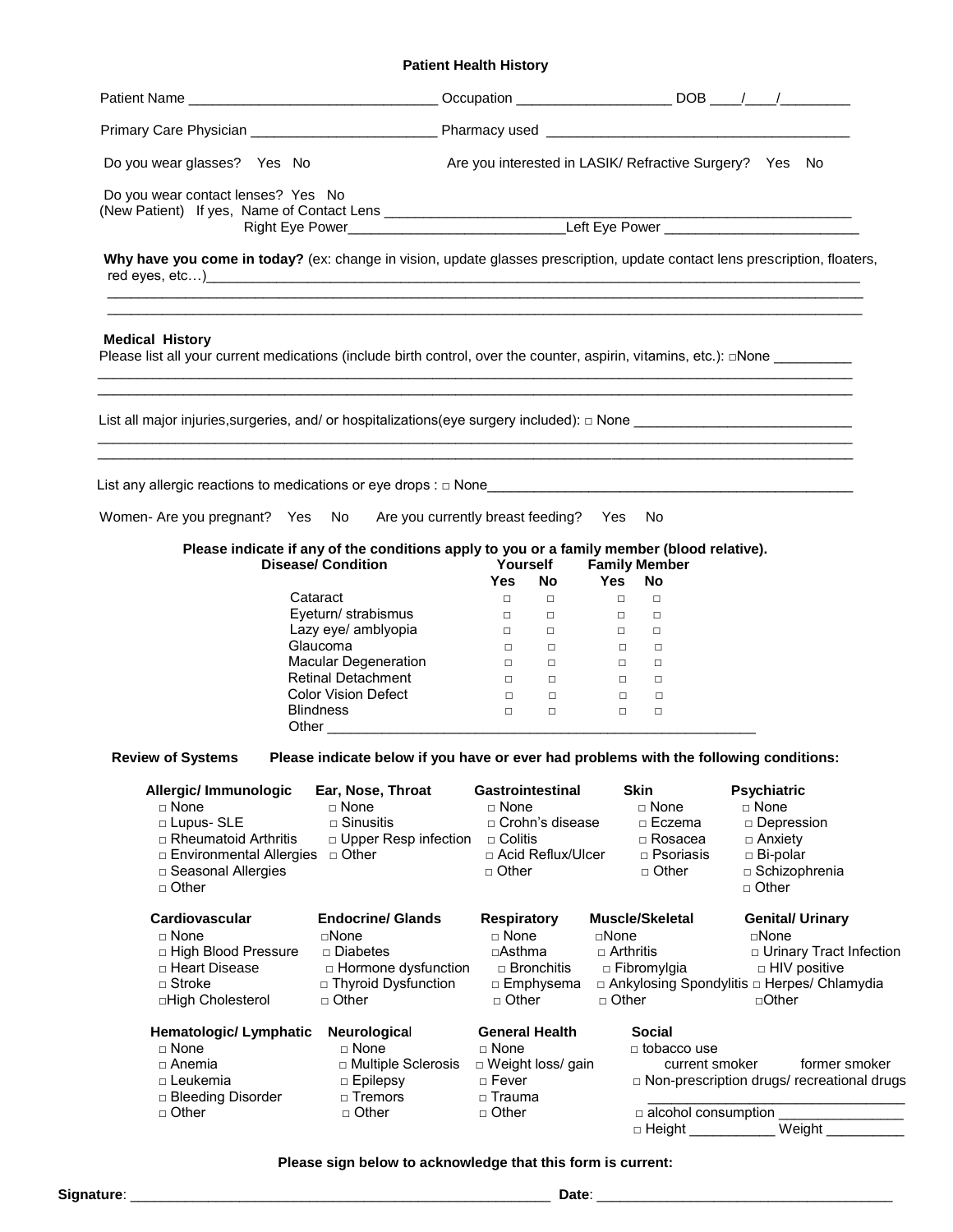

## 1338 N. Moorpark Rd. Thousand Oaks, CA 91360

# (805) 495-5510 FAX: (805)373-8570

We are proud to introduce the latest in retinal imaging, the Optomap. It is a painless and quick widefield photograph of structures inside the eye. It is the doctor's preferred method to look at the internal health of your eye. This instrument will enhance our ability to detect and monitor retinal defects associated with common systemic diseases such as hypertension, diabetes, high cholesterol, and thyroid problems. Through this digital imaging of the retina, we can observe early changes in the eye relating to glaucoma, cataracts, and macular degeneration.

# **This technology is now our new standard of care.**

There is a **\$39 co-pay** for the series of pictures and review with the doctor.

Please check one of the following:

Yes, I would like to have this procedure

I would like to discuss with the doctor

**I certify that I do not have a history of Epilepsy or Seizures.\_\_\_\_\_\_\_\_\_(initial)**

This procedure is safe for everyone else (elderly, children, pregnant women, etc.)

Print Name:\_\_\_\_\_\_\_\_\_\_\_\_\_\_\_\_\_\_\_\_\_\_\_\_\_\_\_\_\_\_\_\_\_\_Date:\_\_\_\_\_\_\_\_\_\_\_\_\_\_\_\_

Signature:\_\_\_\_\_\_\_\_\_\_\_\_\_\_\_\_\_\_\_\_\_\_\_\_\_\_\_\_\_\_\_\_\_\_\_\_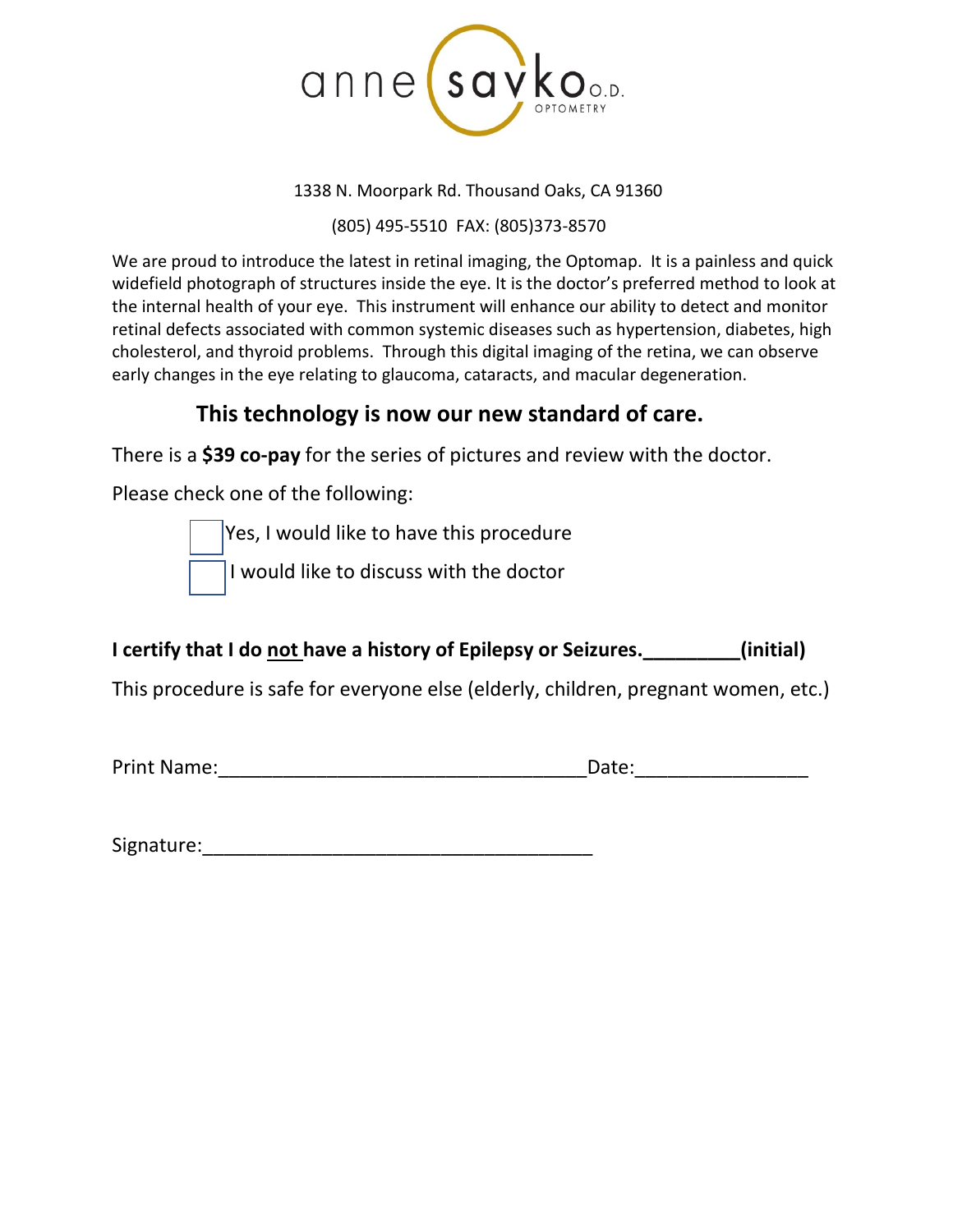Effective Date of Notice: June 1, 2018

Anne Savko, O.D. Optometry 1338 N. Moorpark Road, Thousand Oaks, CA 91360 Phone: 805-495-5510 Fax: 805-373-8570 Email: s[avko2020@yahoo.com](mailto:aesavko@gmail.com)

### **NOTICE OF PRIVACY**

## **THIS NOTICE DESCRIBES HOW MEDICAL INFORMATION ABOUT YOU MAY BE USED AND DISCLOSED AND HOW YOU CAN GET ACCESS TO THIS INFORMATION. PLEASE REVIEW IT CAREFULLY**

We respect our legal obligation to keep health information that identifies you private. We are obligated by law to give you notice of our privacy practices. This notice describes how we protect your health information and what rights you have regarding it.

#### **YOUR RIGHTS**

**When it comes to your health information you have certain rights.** This section explains your rights and some of our responsibilities to help you.

**Get an electronic or paper copy of your medical records.** You can ask to see or get an electronic or paper copy of your medical record and other health information we have about you. Ask us how to do this. We will provide a copy of a summary of your health information, usually within 30 days of your request. We may charge a reasonable, cost-based fee.

**Ask us to correct your medical record.** You can ask us to correct health information about you that you think is incorrect or incomplete. Ask us how to do this. We may say "no" to your request, but we'll tell you why in writing within 60 days.

**Request confidential communications.** You can ask us to contact you in a specific way (for example; home or office phone) or to send mail to a different address. We will say "yes" to all reasonable requests.

**Ask us to limit what we use or share.** You can ask us not to use or share certain health information for treatment, payment, or our operations. We are not required to agree to your request and we may say "no" if it would affect your care. If you pay for a service or health care item out-of-pocket in full, you can ask us not to share that information for the purpose of payment or our operations with your health insurer. We will say "yes" unless a law requires us to share that information.

**Get a list of those with whom we've shared information.** You can ask for a list (accounting) of the times we've shared your health information for six years prior to the date you ask, who we shared it with and why. We will include all the disclosures except for those about treatment, payment and health care operations and certain other disclosures (such as any you asked us to make).

**Get a copy of this privacy notice.** You can ask for a paper copy of this notice at any time even if you have agreed to receive the notice electronically. We will provide you with a paper copy promptly.

**Choose someone to act for you.** If you have given someone medical power of attorney or if someone is your legal guardian, that person can exercise your rights and make choices about your health information.

**File a complaint if you feel your rights are violated.** You can complain if you feel we have violated your rights by contacting us at the number listed above. You can file a complaint with the U.S. Department of Health and Human Services Office for Civil Rights by sending a letter to 200 Independence Avenue S.W., Washington D.C. 20201, calling 1-877-696-6775, or visiting [www.hhs.gov/ocr/privacy/hipaa/complaints/.](http://www.hhs.gov/ocr/privacy/hipaa/complaints/) We will not retaliate against you for filing a complaint.

#### **YOUR CHOICES**

For certain health information, you can tell us your choices about what we share. If you have a clear preference for how we share your information in the situations described below, talk to us. Tell us what you want us to do and we will follow your instructions. In these cases, you have both the right and choice to tell us to: 1) Share information with your family, close friends, or others involved in your care. 2) Share information in a disaster relief situation. 3) Include your information in a hospital directory.

*If you are not able to tell us your preference, for example if you are unconscious, we may go ahead and share your information if we believe it*  is in your best interest. We may also share your information when needed to lessen a serious and imminent threat to health or safety. In these cases we never share your information unless you give us written permission: 1) Marketing purposes. 2) Sale of your information. 3) Fundraising – We may contact you for fundraising efforts, but you can tell us not to contact you again.

#### **OUR USES AND DISCLOSURES**

**How do we typically use or share your health information?** We typically use or share your health information in the following ways: 1) Treat you. We can use your health information and share it with other professionals who are treating you. 2) Run our organization. We can use and share your health information to run our practice, improve our care and contact you when necessary. 3) Bill for your services. We can use and share your health information to bill and get payment from health plans and other entities.

**We are allowed or required to share your information in other ways – usually in ways that contribute to the public good such as public health and research. We have to meet many conditions in the law before we can share your information for these purposes. For more information see:** [www.hhs.gov/ocr/privacy/hipaa/understanding/consumers/index.html](http://www.hhs.gov/ocr/privacy/hipaa/understanding/consumers/index.html)